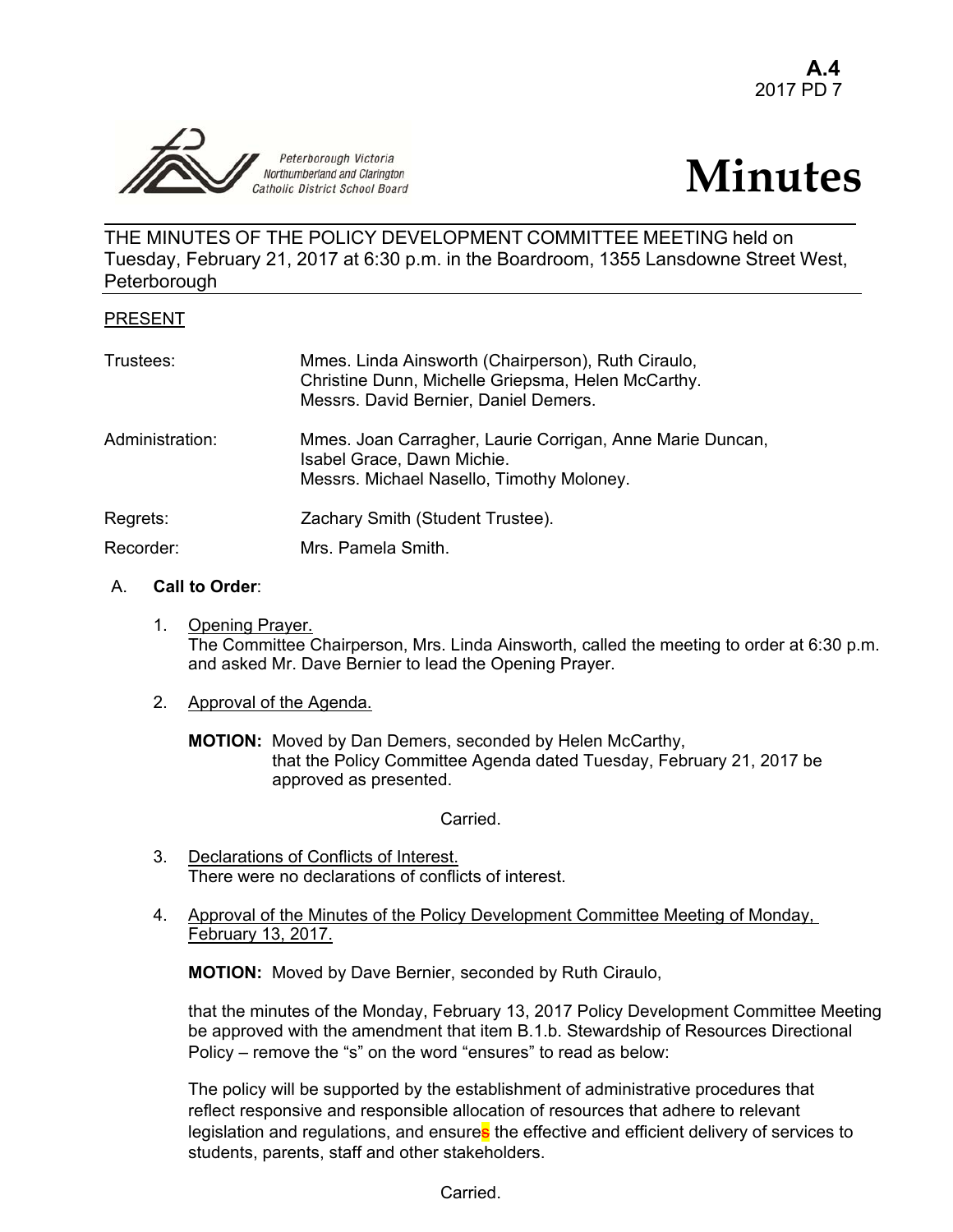5. Business Arising from the Minutes. There was no business arising from the minutes.

# **B. Presentations/Recommended Actions**:

# 1. RA: DRAFT Safe and Accepting Schools Directional Policy (New #900).

Mr. Tim Moloney, Superintendent of Learning/Student Success, reviewed Safe and Accepting Schools Draft Directional Policy, #900 with Trustees and presented a Power Point.

The Trustees reviewed the draft directional policy #900 and requested the below changes:

### a) Page One – Policy Section **Add the word "equitable" between the words, "respectful and inclusive" per below:**

Through the Gospel values, Catholic Social Teachings, and the Catholic Graduate Expectations, the Peterborough Victoria Northumberland and Clarington Catholic District School Board believes that every school must create a welcoming, safe, respectful, **equitable,** inclusive and accepting learning and teaching environment. We believe that these attributes are essential for student achievement and well-being.

b) Trustees requested a bullet be added regarding progress indicators and the monitoring of the quantitative data.

No motion was made regarding Directional Policy #900 which has been deferred to the March 21, 2017, Policy Committee Meeting for further discussion.

#### 2. DRAFT Administrative Procedure – Workplace Harassment Prevention (New #508/Old #402).

Ms. Joan Carragher, Superintendent of Learning/Leadership and Human Resource Services, shared the draft Workplace Harassment Prevention Administrative Procedure #508 and identified that this was an existing policy and administrative procedure which has been combined and will fall under "Directional Policy - Employee Relations". Areas that were added to meet new legislation included:

- Commitment from the Board to ensure safe environments
- Domestic violence
- Language around reasonable management
- Reference to Bill 132

Trustees requested the below amendment to Appendix "B" – Formal Resolution Process:

a) In paragraph two add the word **"is"** prior to the word "engaged" per below:

Other user complainants should report the complaint to the appropriate supervisory or managerial personnel at the Board or, if they require assistance in reporting. If the appropriate supervisory or managerial personnel is engaged in the workplace harassment, the employee may contact the Superintendent of Schools/Human Resources Services.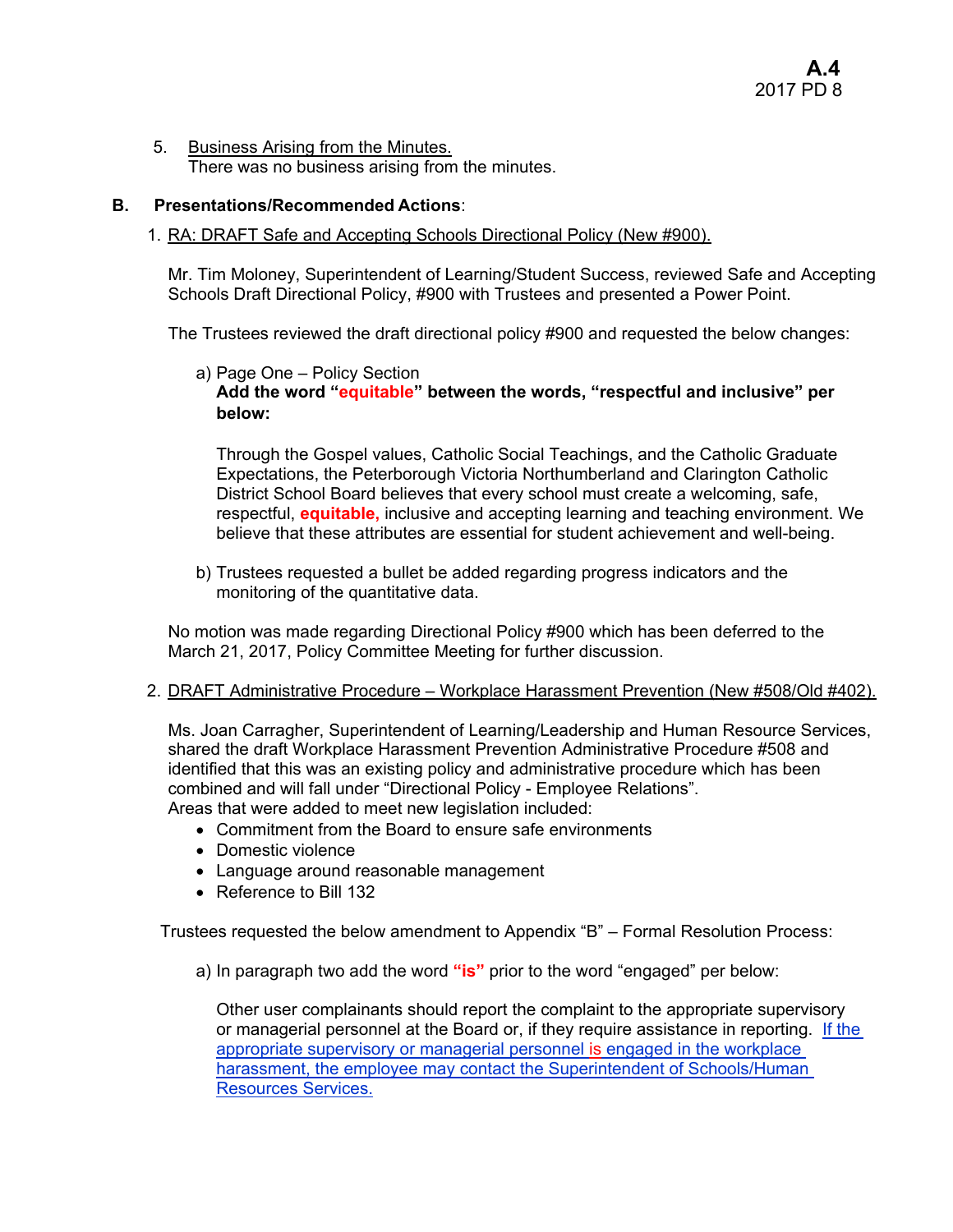**MOTION:** Moved by Michelle Griepsma, seconded by Dan Demers,

that the current Policy and Administrative procedure*, P-402 and AP-402 – Workplace Harassment Prevention and Appendixes* be deleted and the relevant information be captured and incorporated into the new format as Administrative Procedure – 508 Workplace Harassment Prevention and Appendixes and will be under Directional Policy-Employee Relations.

Carried.

## 3. DRAFT Administrative Procedure – Workplace Violence Prevention (New #509/Old #413).

Ms. Joan Carragher, Superintendent of Learning/Leadership and Human Resource Services, shared the draft Workplace Violence Prevention Administrative Procedure #509 and identified that this was an existing policy and administrative procedure which has been combined and will fall under "Directional Policy - Employee Relations".

Areas added to the administrative procedure to meet the new legislation included:

- Domestic Violence 5.0
- Definition of "Workplace Violence"

Ms. Carragher discussed that the "Board Joint Health and Safety Committee" will review the administrative procedure annually. Principals, Vice-Principals, Managers and Supervisors received training around this administrative procedure last summer and in the early fall of 2016.

**MOTION:** Moved by Dave Bernier, Seconded by Dan Demers,

that the current Policy and Administrative procedure*, P-509 and AP-509 – Workplace Violence Prevention and Appendixes* be deleted and the relevant information be captured and incorporated into the new format as Administrative Procedure – 509 Workplace Violence Prevention and Appendixes and will be under Directional Policy-Employee Relations.

Carried.

#### **C. Information Items**: No Items.

#### **D. Next Meeting**:

- 1. Monday, March 6, 2017 6:00-6:30 p.m. *Mr. Dan Demers and Mrs. Helen McCarthy indicated they will not be present for the March 6, 2017 meeting.*
- 2. Selection of Member for Opening Prayer Mrs. Ruth Ciraulo
- 3. Selection of Member for Closing Prayer Ms. Christine Dunn

#### **E. Conclusion**:

1. Closing Prayer.

The Committee Chairperson, Mrs. Linda Ainsworth, asked Mrs. Helen McCarthy to lead the Closing Prayer.